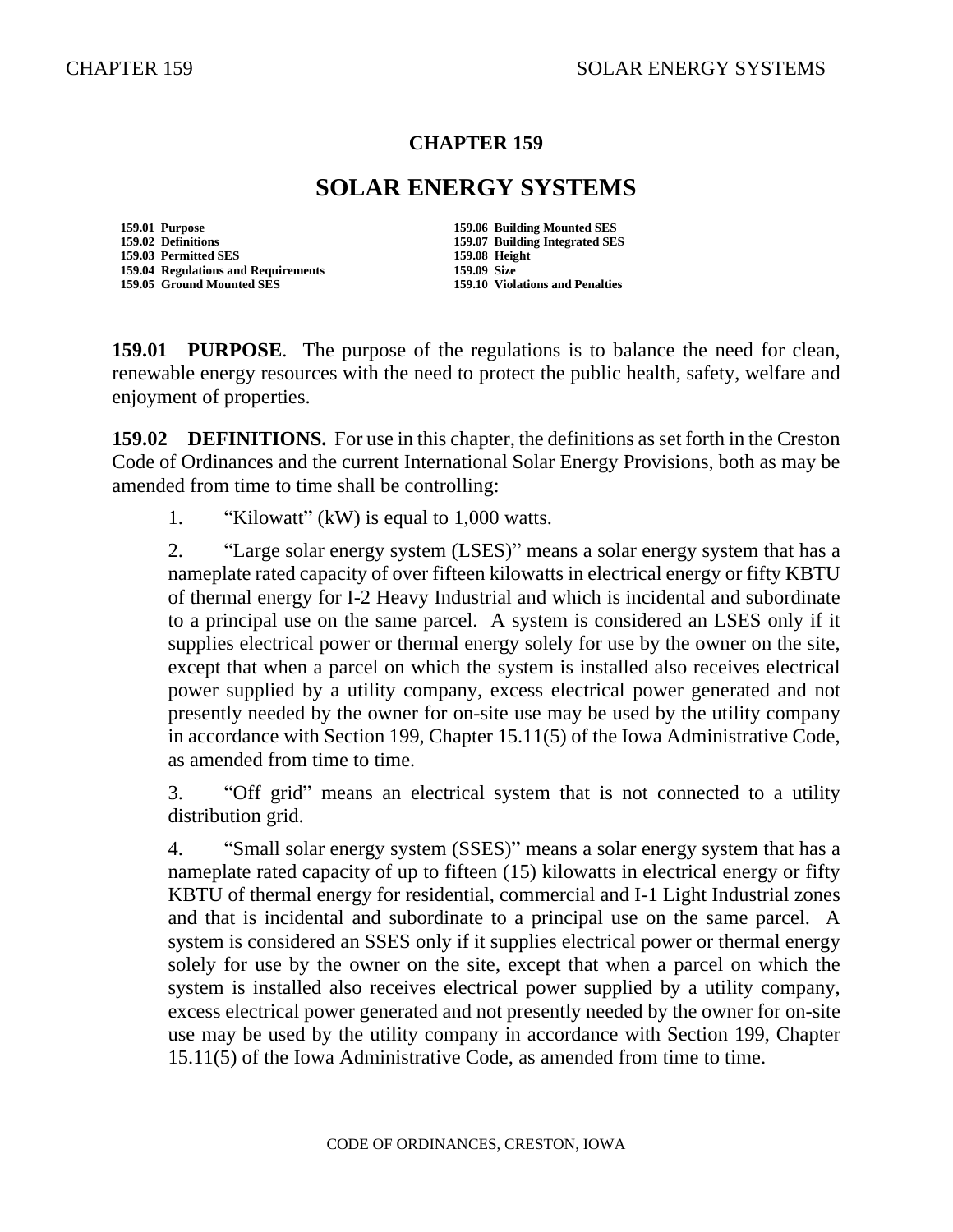5. "Solar energy" means radiant energy received from the sun at wavelengths suitable for heat transfer, photosynthetic use or photovoltaic use.

6. "Solar energy system (SES)" means an aggregation of parts including the base, supporting structure, photovoltaic or solar thermal panels, inverters and accessory equipment such as utility interconnect and battery banks, in such configuration as necessary to convert radiant energy from the sun into mechanical or electrical energy.

7. "Solar energy system building integrated" means a solar photovoltaic system that is constructed as an integral part of a principal or accessory building and where the collector component maintains a uniform profile or surface with the building's vertical walls, window openings, and roofing. Such a system is used in lieu of an architectural or structural component of the building. A building integrated system may occur within vertical facades, replacing glazing or other façade material; into semitransparent skylight systems; into roofing systems, replacing traditional roofing materials; or other building or structure envelope systems. To be considered a building integrated solar energy system, the appearance of the collector components must be consistent with the surrounding materials.

8. "Solar energy system building mounted" means a SES that is securely fastened to any portion of a building roof, whether attached directly to a principal or accessory building.

9. "Solar energy system ground mounted" means a SES that is not located on a building and is installed on the ground.

10. "Total system height for building mounted system" means the height above roof surface measured perpendicular to the roof specific to the installation on a sloped roof or the height above the roof surface specific to the installation on a flat roof.

11. "Total system height for ground mounted system: means the height above grade from the highest point, including the supporting structure, related equipment and the collector panels. Adjustable angel systems shall be measured from the highest point when the system is at its maximum vertical extension.

12. "Utility scale solar energy system" means a solar energy system that supplies electrical power or thermal energy solely for use by off-site consumers.

13. "Watt" (W) is the International System of Units' standard unit of power, the equivalent of one (1) joule per second.

**159.03 PERMITTED SES.** The following SES are permitted in all zoning districts within the City, subject to the stated limitations:

1. A building integrated SSES.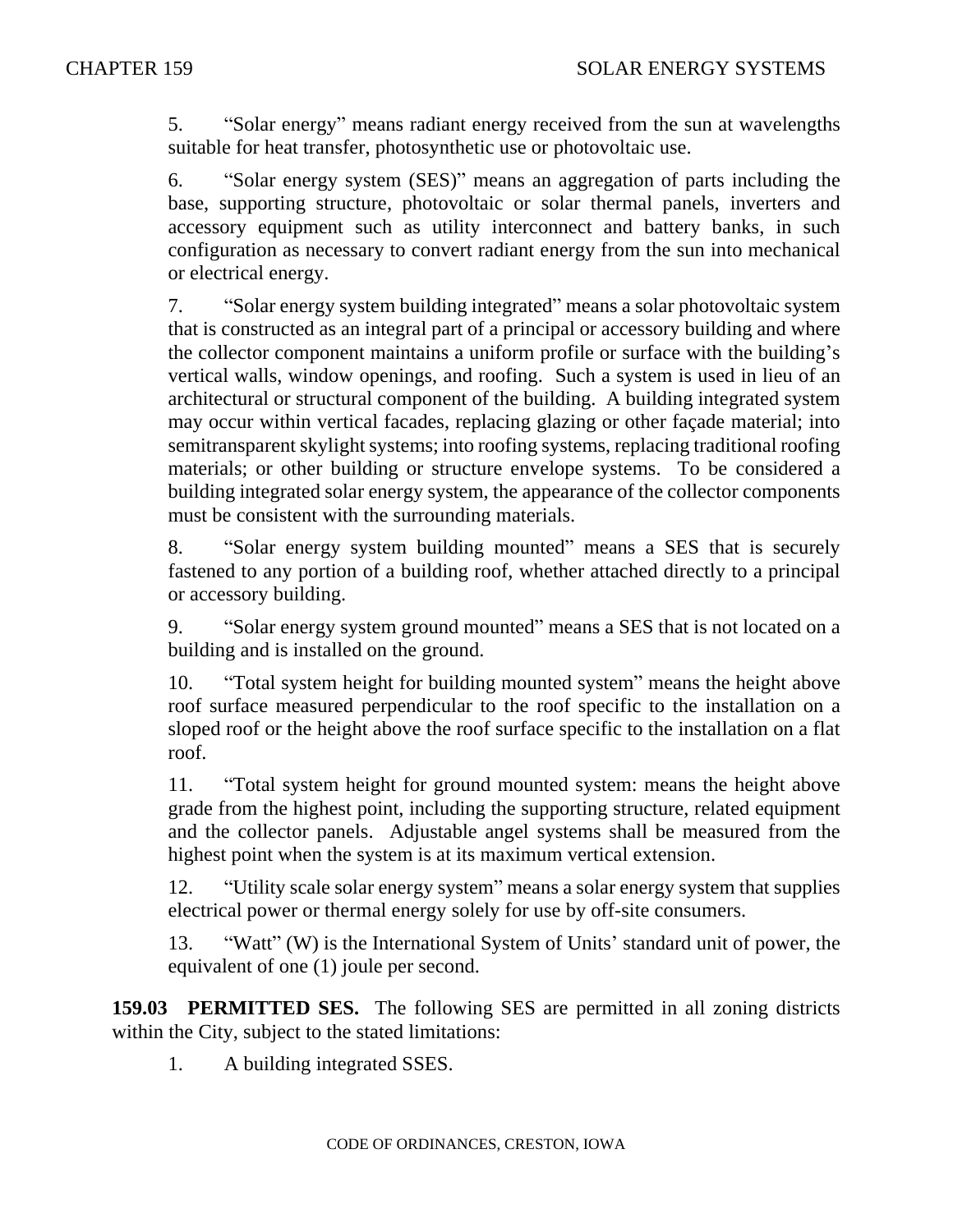2. A building mounted SSES attached to the roof of an accessory or primary structure.

3. A ground mounted SSES as an accessory use or structure to a primary structure per Chapter 166.

4. LSES are not allowed in residential or commercial zones and may be constructed only in I-2 Heavy Industrial zones.

5. Utility scale solar energy systems are not permitted.

### **159.04 REGULATIONS AND REQUIREMENTS.**

1. It shall be unlawful to construct, erect, install, alter or locate any SES within the City, unless pre-approved with a building permit.

2. A site plan showing the location of the system on the site, the area of the base of the system and the total height of the system.

3. Standard drawings, specifications of system components, and dimensional representations of the system and all its parts, including the supporting frame and footings.

4. A line drawing of the electrical components and path of electricity.

5. For systems to be mounted on existing buildings an engineering analysis showing sufficient structural capacity of the receiving structure to support the SES per current code requirements and certified by an Iowa licensed professional engineer is required.

6. A copy of the customer invoice clearly stating an accurate valuation of the SES, support structure and all physical components of the system. Valuation will exclude any rebates and must reflect actual current retail value.

7. Compliance With All Governmental Regulations. The owner/operator of the SES shall obtain any other permits required by other federal, State and local agencies/departments, prior to erecting the system.

8. Installation and Inspection. Installation shall be subject to inspection by the City building inspector or Public Works' appointee. Installation must be done in accordance with manufacturer's instructions (AMI). All work must be completed according to the current applicable building, fire and electrical codes. All electrical components must meet current code recognized test standards.

9. Color. The color of the support base of the SES shall be a neutral color. All surfaces shall be non-reflective to minimize glare that could affect adjacent or nearby properties. Measures to minimize nuisance glare may be required including modifying the surface material, placement or orientation of the system, and if necessary, adding screening to block glare.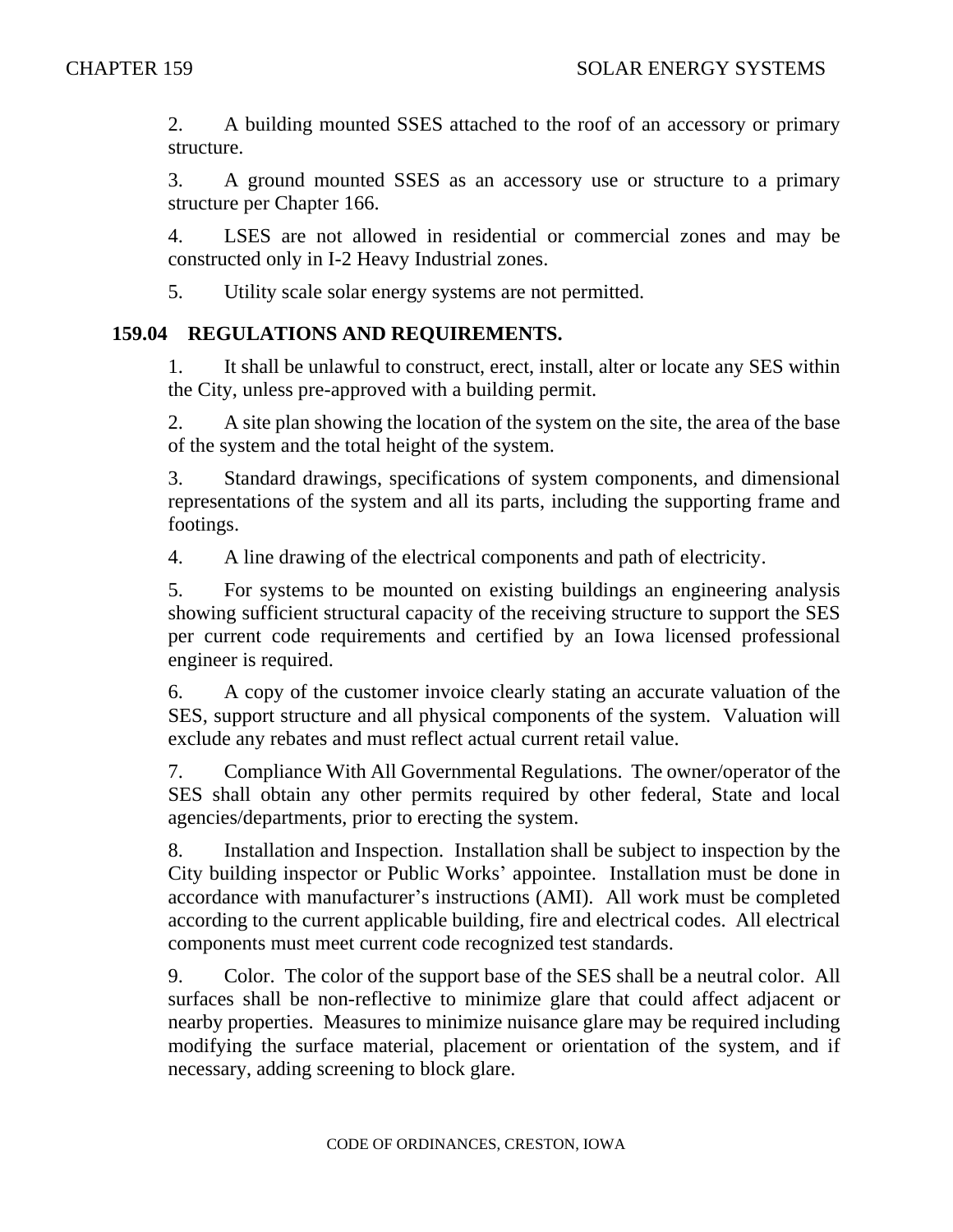10. Lighting. No lighting other than required safety lights or indicators shall be installed on the SES.

11. Signage. No advertising or signage other than the manufacturer's identification logo shall be permitted on the SES.

12. Maintenance. The SES shall be well maintained in an operational condition that poses no potential safety hazard. Should the SES fall into disrepair and be in such dilapidated condition that it poses a safety hazard or would be considered generally offensive to the senses of the general public, the SES may be deemed a public nuisance and will be subject to abatement as such. Vegetation will be maintained at and around SES per Chapter 56 of the Creston Code of Ordinances. Multiple violations of Chapter 56 will be documented and any SES with three (3) or more violations in one (1) calendar year will be cited for nuisance abatement removal at the owner's expense.

13. Displacement of Parking Prohibited. The location of the SES shall not result in the net loss of minimum required parking.

14. Utility Notification. No SES that generates electricity shall be installed until evidence has been given that the utility company has been informed of and is in agreement with the customer's intent to install an interconnected customer owned generator. Off grid systems shall be exempt from this requirement.

15. Interconnection. The SES, if interconnected to a utility system, shall meet the requirements for interconnection and operation as set forth by the utility and the Iowa Utilities Board.

16. Restriction on Use of Energy Generated. A SES shall be used exclusively to supply electrical power or thermal energy for on-site consumption, except that excess electrical power generated by the SES and not presently needed for on-site use may be used by the utility company in accordance with Section 199, Chapter 15.11(5) of the Iowa Administrative Code.

17. Shutoff. A clearly marked and easily accessible shutoff for any SES that generates electricity will be required.

18. Electromagnetic Interference. All SESs shall be designed and constructed so as not to cause radio and television interference. If it is determined that the SES is causing electromagnetic interference, the operator shall take the necessary corrective action to eliminate this interference up to and including relocation or removal of the facilities, subject to the approval of the appropriate City authority. A permit granting a SES may be revoked if electromagnetic interference from the SES becomes evident.

19. Removal. If the SES remains nonfunctional or inoperative for a continuous period of one (1) year, the system shall be deemed to be abandoned. The owner/operator shall remove the abandoned system at their expense. Removal of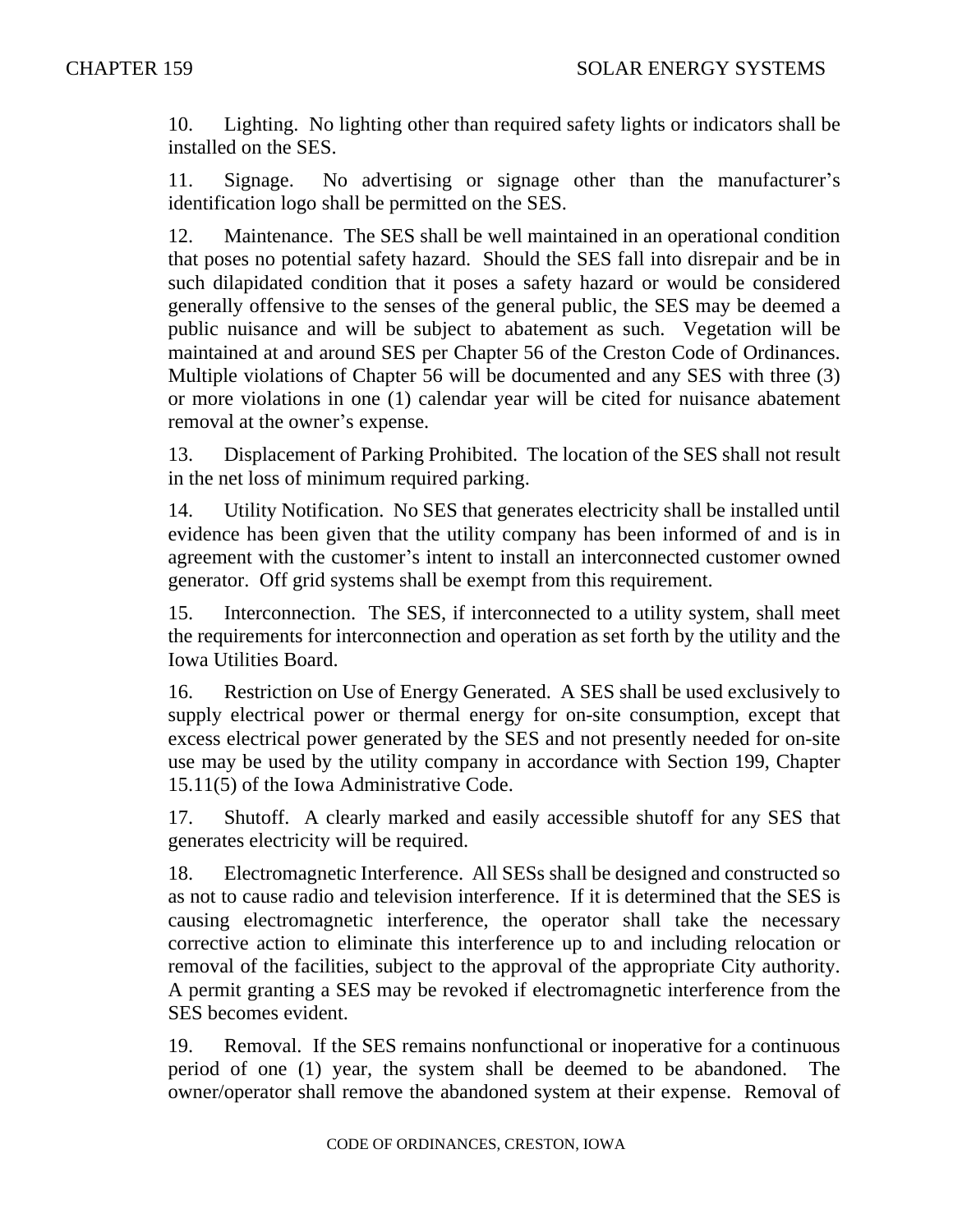the system includes the entire structure, collector panels and related equipment from the property excluding foundations. Should the owner/operator fail to remove the system, the SES will be considered a public nuisance and will be subject to nuisance abatement as such.

20. Nonconforming Systems. A SES that has been installed on or before the effective date of this section and is in active use and does not comply with any or all of the provisions of this section shall be considered a legal nonconforming structure under the provisions of the Zoning Ordinance. Exceptions include 159.05 Subsections 6, L and M will be followed including pre-existing SES.

21. Unsafe Condition. Nothing in this section shall be deemed to prevent the strengthening or restoring to a safe condition of any SES or associated building or structure, or any part thereof, declared to be unsafe by the appropriate authority.

22. Bulk Regulations. No more than one SES may be placed on any zoned lot and not more than one SES on connected lots of single ownership.

## **159.05 GROUND MOUNTED SES.**

1. No part of SES shall be located within or over drainage, utility or other established easements, or on or over property lines.

2. The SES shall be located in accordance with the regulations for accessory use of structures in zoning and subdivision or not less than one (1) foot from the property line for every one (1) foot of the system height measured at its maximum height, whichever is most restrictive.

3. A SES shall not be located in the front yard setback. For the purpose of corner lots this would mean any yard in front of or any side of the house facing a street as explained in Chapter 166.

4. A SES shall not be located in any required buffer or setback as set forth in Chapter 166. Additionally, a system may be located not less than one (1) foot from the property line for every one (1) foot of the system height measured at its maximum height, whichever is most restrictive.

5. A SES located on a zero (0) lot line lot shall not comply with requirements set forth in Chapter 166.

6. No portion of an SES shall be located closer than six (6) feet to the principal building or to any other building or structure on the lot or location. In addition, a SES shall not occupy more than thirty (30) percent of the rear yard.

7. The setback for any public utility main such as water, sewer, gas or electric shall be seven feet.

8. No SES shall be located which may obstruct vision between a height of thirty (30) inches and ten (10) feet on any corner lot within a vision triangle of twenty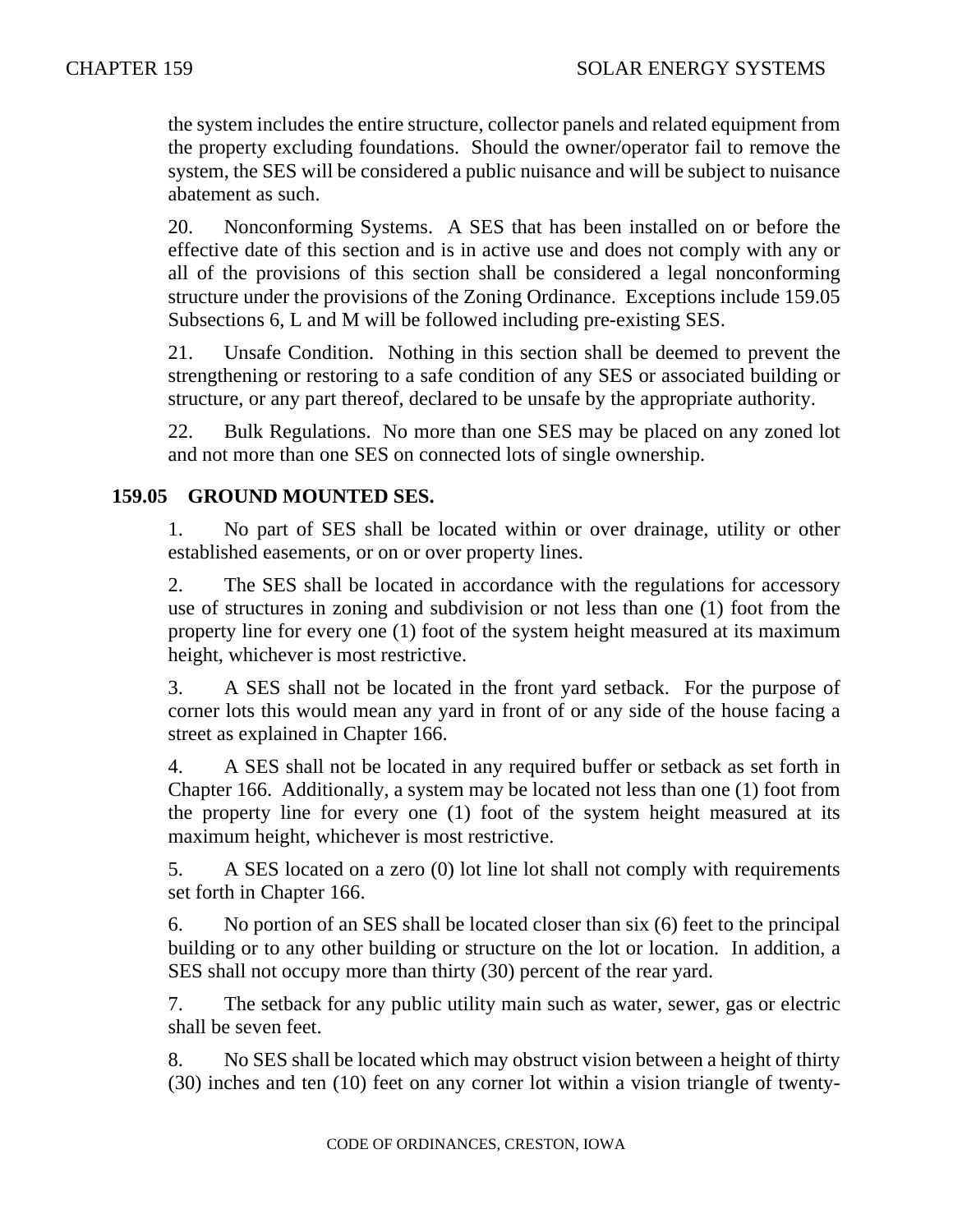five (25) feet formed by intersecting street right of way lines or must meet Chapter 168 requirements, whichever is greater.

## **159.06 BUILDING MOUNTED SES.**

1. The SES shall be set back not less than two (2) feet from the exterior perimeter of the roof for every one (1) foot the system extends above the parapet wall or roof surface. The SES must also be set back to the vertical wall line as not to utilize any overhanging soffits for support.

2. Should the SES be mounted on an existing structure that does not conform to current setback requirements, the SES shall be installed to meet the current setback requirements applicable to the structure in Chapter 166 or current accepted ICC requirements, whichever is greater.

3. Panel arrangement shall be placed in a consistent manner without gaps unless necessary to accommodate vents, skylights, or equipment.

4. Access pathways for the SES shall be provided in accordance to all current applicable building, fire and safety codes.

## **159.07 BUILDING INTEGRATED SES.**

1. The SES must conform to current setback requirements which pertain to the structure.

2. Access pathways for the SES shall be provided in accordance to all current applicable building, fire and safety codes.

### **159.08 HEIGHT.**

1. Ground Mounted SES. The maximum height of the SES shall not exceed ten (10) feet in height as measured from existing grade.

2. Building Mounted SES. The total system height including mounting system shall not extend higher than twelve (12) inches above the roof surface of a sloped roof.

3. The collector panel surface and mounting system shall not extend higher than seven (7) feet above the roof surface of a flat roof.

4. Building Integrated SES. The collector panel shall maintain a uniform profile or surface with the building's vertical walls and roofing.

### **159.09 SIZE.**

1. Ground Mounted SES. Size of the SES is calculated by measuring the total surface area of the collector panels for the system and shall not exceed 780 square feet in residential or commercial zones.